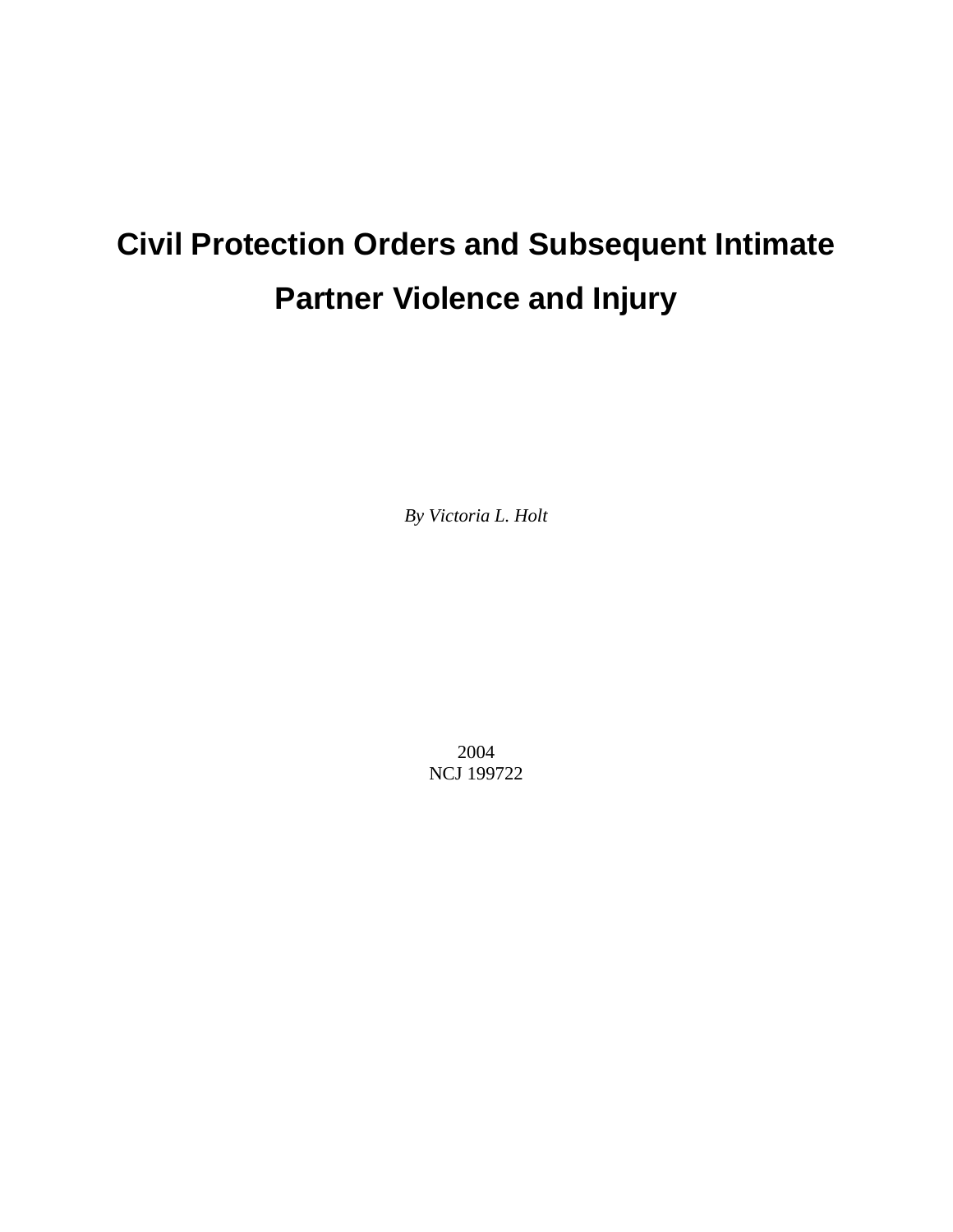Victoria L. Holt, Ph.D., M.P.H., is with the Department of Epidemiology, School of Public Health and Community Medicine, University of Washington, and the Harborview Injury Prevention and Research Center, Seattle, Washington.

This project was supported under a joint award 1–R01–MH–56688 from the National Institutes of Health, the Centers for Disease Control and Prevention, and the U.S. Department of Justice, National Institute of Justice. Findings and conclusions of the research reported here are those of the author and do not reflect the official position or policies of NIH, the CDC, or the U.S. Department of Justice.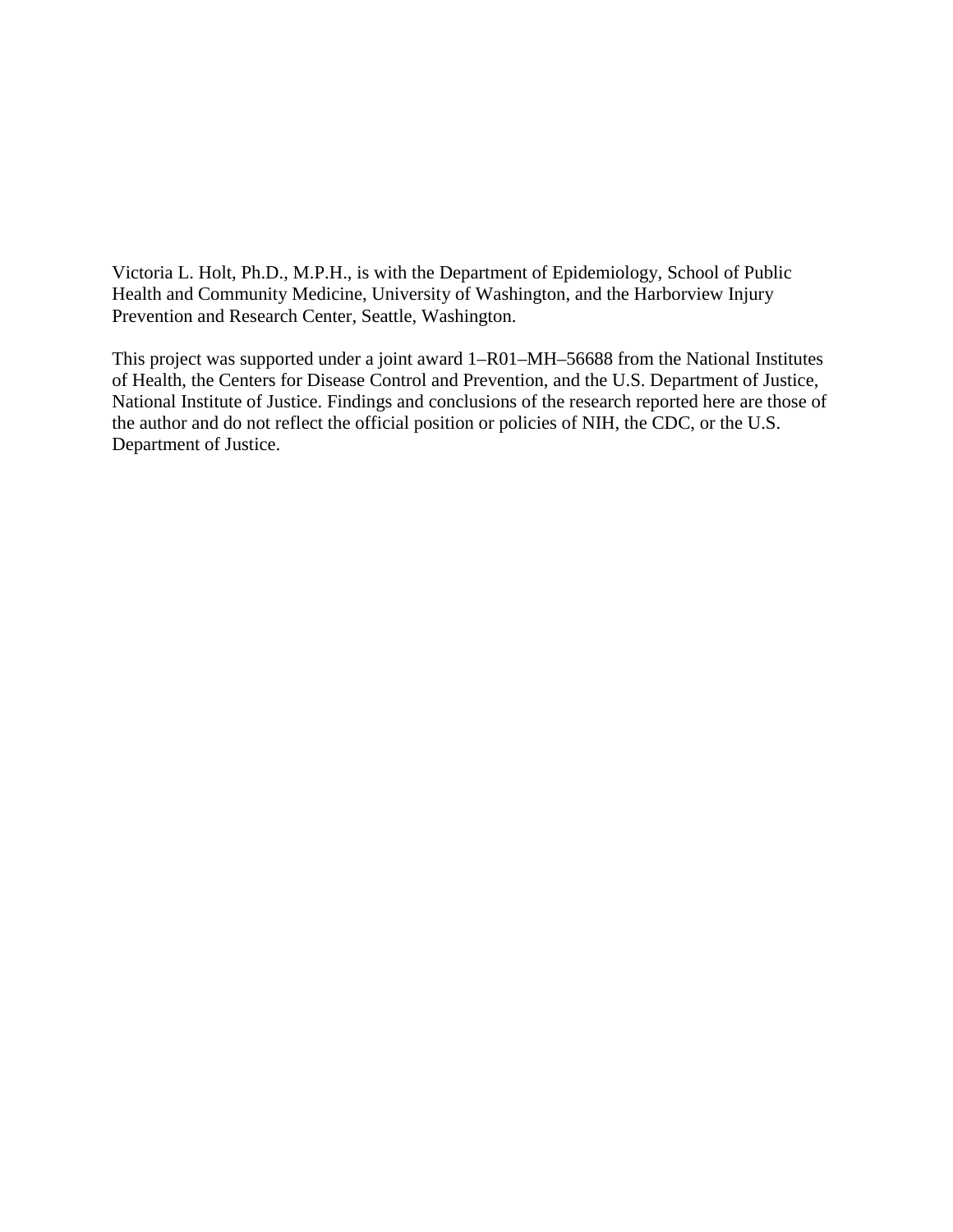Every year, more than 1.5 million women in the United States experience intimate partner violence. The use of civil protection orders, which prohibit individuals who have committed acts of intimate partner violence from further contact with a victim is one approach to preventing subsequent violence against women (Finn and Colson 1990). Although several studies have described subsequent intimate partner violence against women who had obtained protection orders, these studies have generally been limited by lack of comparison to victims who did not seek such orders, as well as by methodological issues of small sample size and limited assessment of exposure and further abuse (Harrell and Smith 1996; Chaudhuri and Daly 1992; Keilitz et al. 1998; Horton, Simonidis, and Simonidis 1987; Klein 1996; Grau, Fagan, and Wexler 1985; Isaac et al. 1994; Carlson, Harris, and Holden 1999). Consequently, the effectiveness of protection orders in preventing future violence is unclear.

## **Availability and Characteristics of Civil Protection Orders**

All States have enacted statutes authorizing civil protection orders to provide victims immediate relief from abusive partners as an alternative or adjunct to criminal prosecution (Finn and Colson 1990; Harrell and Smith 1996; Keilitz 1994; Finn 1989). Many statutes have been revised to be more specific and provide comprehensive enforcement procedures for courts and police to follow (Finn and Colson 1990; Keilitz 1994; Finn 1989). Provisions of an order may specify the following: no further abuse, no contact whatsoever, eviction or exclusion from the shared residence, requirements that costs for alternate housing be borne by abuser, assignment of temporary custody of minor children to victim, allowance or denial of visitation of minor children by abuser, temporary child or spousal support, use of specified property, monetary compensation, no disposition of property, and counseling. Most States allow granting a temporary (ex parte) order without the named abuser being present. These temporary orders usually last 2 weeks and allow time for the abuser to be served with the order before the hearing for a permanent order. Approximately 60 percent of women who file a temporary order eventually file a permanent order (Harrell, Smith, and Newmark 1993). If an order is violated, the petitioner must call the police to initiate the enforcement process. The responding officer identifies the appropriate action based on his or her understanding of the law and the violation. The penalties for the violation may be civil or criminal contempt or misdemeanor or felony charges.

## **Study Hypothesis**

The purpose of this cohort study, "Protection of Women: Health and Justice Outcomes," was twofold: to compare victims of intimate partner violence who obtained protection orders with those who did not to determine characteristics that might alert clinicians and others to a woman's readiness to obtain such an order and to assess the association between obtaining a protection order and the risk of subsequent intimate partner violence and injury. The study was funded by a grant from the National Institutes of Health and the National Institute of Justice as part of the Interagency Consortium on Violence Against Women and Family Violence Research. Study findings have been published in the *American Journal of Preventive Medicine* (Holt et al. 2003).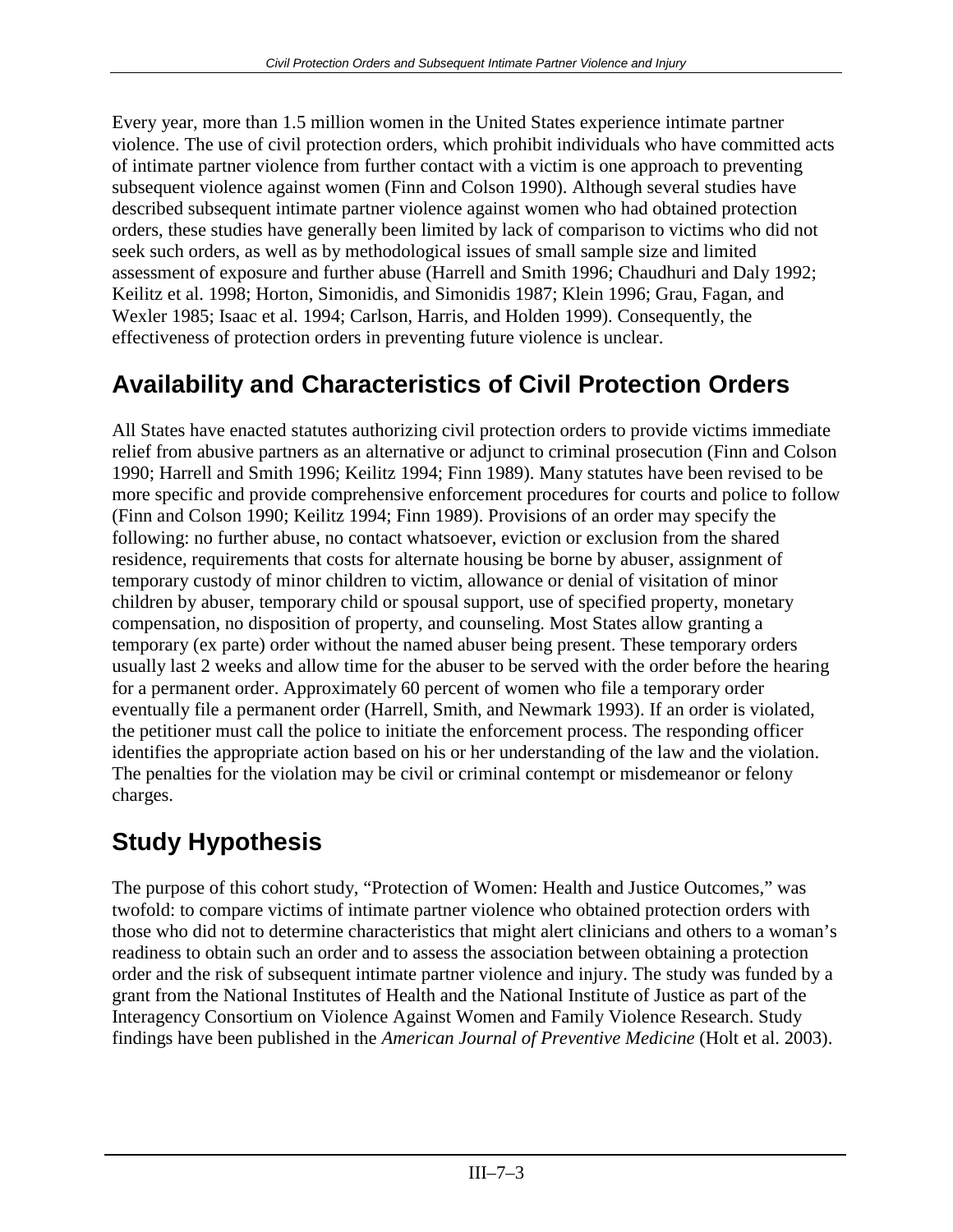## **Research Design and Rationale**

The study population consisted of women residents of Seattle ages 18 years and older who were abused or threatened by male intimate partners. Researchers selected women from two groups: women who reported the incident to the Seattle Police Department and women who obtained intimate partner violence-related civil protection orders in King County, Washington, Superior Court from October 15, 1997, through December 31, 1998 (Wolf et al. 2000). The protectionorder group ( $n = 477$ ) included the 214 women who obtained temporary or permanent protection orders during the study period (but who did not have prior permanent protection orders during the previous year) and who had a previous police-reported intimate partner violence incident and 263 women randomly selected from the 583 women who obtained protection orders but did not have a previous police-reported incident. The non-protection-order group (*n* = 506) was a random sample of the 2,590 women who contacted the police because of intimate partner violence during the 15-month study period but who had not had a protection order related to the index incident or in the previous year. The index incident for the study was the incident that led to filing a protection order (protection-order group) or the incident that was reported to the Seattle Police Department (non-protection-order group).

Of the 983 women referred for recruitment to the study, 241 were found to be ineligible, leaving 742 eligible subjects. Structured telephone interviews were conducted with consenting women at baseline (about 1 month after the index incident) and at 4.8 months and at 9.4 months after the index incident. The instruments used included a modified Conflict Tactics Scale, the Center for Epidemiologic Studies of Depression scale, the Short Form Health Survey, the Normal-Eyeopener-Tolerance (NET) alcohol screen (adapted for relevance to women), substance abuse screening questions, and subscales of the Social Adjustment Scale.

Chi-square and t-tests were used to assess the significance of demographic and other differences between the protection-order and non-protection-order groups. Logistic regression was used in multivariate modeling to determine independent significant variables associated with obtaining a protection order. Logistic regression also was used to calculate odds ratios that estimated the self-reported risk of being contacted by the abuser (unwelcome calls, unwelcome visits, verbal threats, or weapon threats); experiencing psychological, sexual, or physical abuse or injury; and receiving medical care after abuse. Women who obtained protection orders after the index incident were compared with those who did not. These risk estimates were calculated separately for the time between baseline and the first followup interview and the time between the first and second followup interviews. In one subanalysis, estimates of risk were calculated separately for those women who had protection orders at both followup interviews and those who had never had protection orders.

## **Findings**

Of the 742 women eligible for the study, 448 (60.4 percent) were enrolled; 124 (16.7 percent) refused to participate, 62 (8.4 percent) agreed to participate but did not complete interviews, and 108 (14.6 percent) could not be contacted (Wolf et al. 2000). Participants and nonparticipants were found to be similar in age, marital status, proportion having a child with the abuser, type of offense reported to the police, and proportion injured in the intimate partner violence incident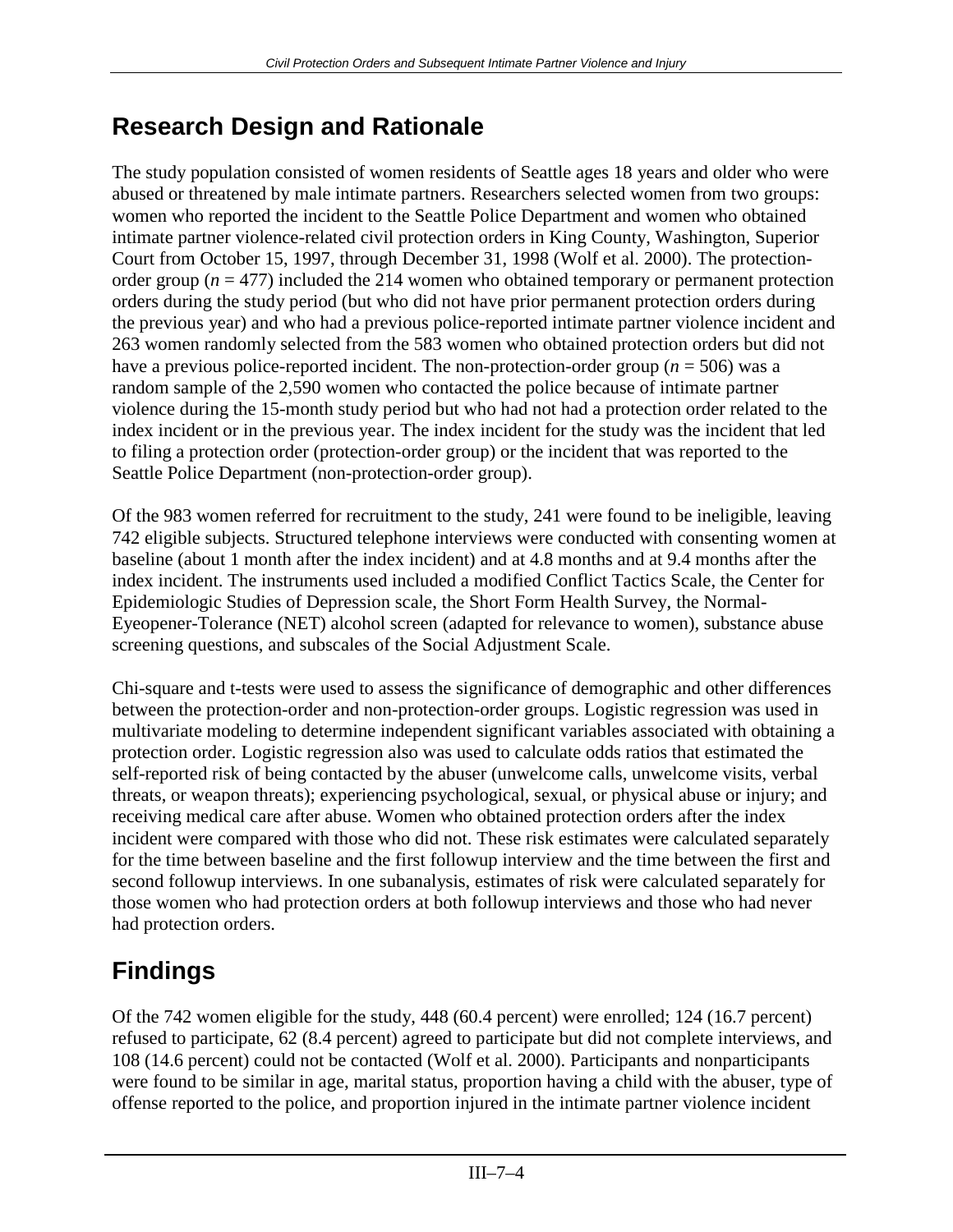that led to the filing of a protection order or a police report (index incident*)*. Participants were more likely than nonparticipants to have obtained protection orders (56.5 percent versus 41.8 percent) and less likely to be living with the abuser at the time of the index incident (26.7 percent versus 36.4 percent) (Wolf et al. 2000).

In multivariate analyses of interview data, the abusers of the women who sought protection orders were found to be significantly older than the abusers of the non-protection-order group. Additionally, women who sought protection orders were significantly more likely than those who did not to be employed, married, pregnant, and severely depressed. They also were more likely to report that they or their families had been threatened with violence by the abuser, that family members or friends were abused on the index date, or that they had been forced to have sexual intercourse with the abuser in the previous year (Wolf et al. 2000). Living with the abuser and being injured during the index incident were associated with a decreased likelihood of seeking a protection order.

Researchers found that women who had protection orders at baseline were significantly less likely than those who did not to be contacted by the abuser, to experience injury or weapons threats, and to receive abuse-related medical care between the first and second followup interviews. Stronger decreases in intimate partner violence risk were seen among women with protection orders at baseline and both followup interviews; these were significant for contact by the abuser, weapon threats, psychological abuse, sexual abuse, physical abuse, injury, and abuserelated medical care between the first and second followup interviews.

## **Implications for Researchers**

Identifying a representative cohort of women who were exposed to intimate partner violence can be a challenge. To improve the generalizability of the study, a population-based approach was used to identify all women in Seattle with police- or court-reported intimate partner violence. Because all the cohort members were identified through the criminal justice system, however, it is not known how they would compare with women who, although victims of intimate partner violence, never report incidents to the police or the courts. Future studies of the relationship between protection orders and intimate partner violence could include cases with unreported violence, but the difficulties in identifying those women in an unbiased manner are considerable and may involve extensive telephone screening of the general population.

Another methodological challenge in interview-based studies of intimate partner violence is difficulty in locating the identified potential participants, who may have moved or changed telephone numbers to increase their safety and, to a lesser extent, difficulty in maintaining contact with participants over time. In this population-based study, only 60.4 percent of the intended cohort were interviewed, which may have introduced bias in the results if the women interviewed differed substantially from those who did not participate. The similarities between participants and nonparticipants in demographic and violence-related characteristics are reassuring, but low participation rates remain an issue in the research community.

When possible, future research on intimate partner violence should attempt to quantify the extent of bias introduced by this level of nonparticipation, using objective outcome assessments (such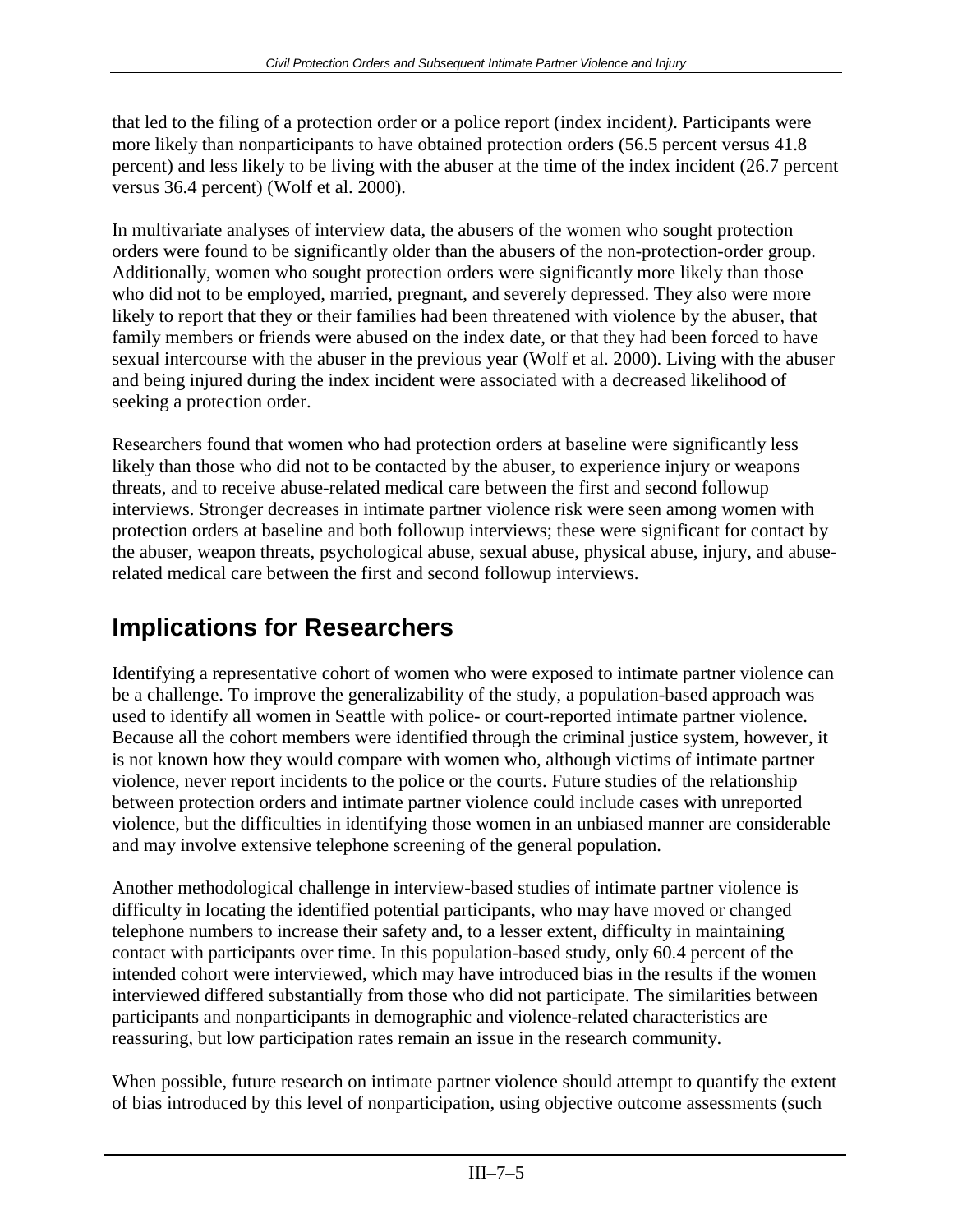as police reports) in addition to self-reported information from participant interviews. Participants' self-reports of intimate partner violence recurrence were included in the study because most criminal justice authorities believe that self-reported data on victimization are at least as valid as data from official reports (Greenfeld et al. 1998; Bachman and Taylor 1994; Bachman and Saltzman 1995). Supplementing these data with criminal justice data, however, may allay concerns about nonresponse bias.

A final challenge in any observational study of protection orders and subsequent intimate partner violence is the interpretation of study results. Women who obtained protection orders, especially those who maintained the orders over time, were found to have substantially reduced risks of future violence perpetrated by the initial abuser. Although the study adjusted for all variables associated with both the likelihood of obtaining an order and risk of intimate partner violence, it is possible that unmeasured characteristics of women who obtain protection orders were responsible for the observed effect, rather than the orders themselves. This concern may be addressed in future research by collecting more extensive information about participants' attitudes and beliefs.

## **Implications for Practitioners**

This study provides a more complete picture of how intimate partner violence victims who seek protection orders differ from those who do not, and this information may be used to help practitioners in contact with abused women to determine a woman's readiness to obtain such an order. Additionally, results indicate that protection orders are associated with a decreased risk of subsequent intimate partner violence, and practitioners may be reassured that recommending this intervention to abused women who are considering it is likely to be beneficial.

## **References**

Bachman, R., and Taylor, B.M. (1994). "The Measurement of Family Violence and Rape by the Redesigned National Crime Victimization Survey." *Justice Quarterly,* 11, 499–512.

Bachman, R., and Saltzman, L.E*.* (1995). *Violence Against Women: Estimates From the Redesigned Survey.* Special Report. Washington, DC: U.S. Department of Justice, Bureau of Justice Statistics, NCJ 154348.

Carlson, M.J., Harris, S.D., and Holden, G.W. (1999). "Protective Orders and Domestic Violence: Risk Factors for Re-abuse." *Journal of Family Violence,* 14(2), 205–226.

Chaudhuri, M., and Daly, K. (1992). "Do Restraining Orders Help? Battered Women's Experience With Male Violence and Legal Process." In Buzawa, E.S., and Buzawa, C.G., eds., *Domestic Violence: The Changing Criminal Justice Response.* Westport, CT: Auburn House, 227–252.

Finn, P. (1989). "Statutory Authority in the Use and Enforcement of Civil Protection Orders Against Domestic Abuse." *Family Law Quarterly,* 23(1), 43–73.